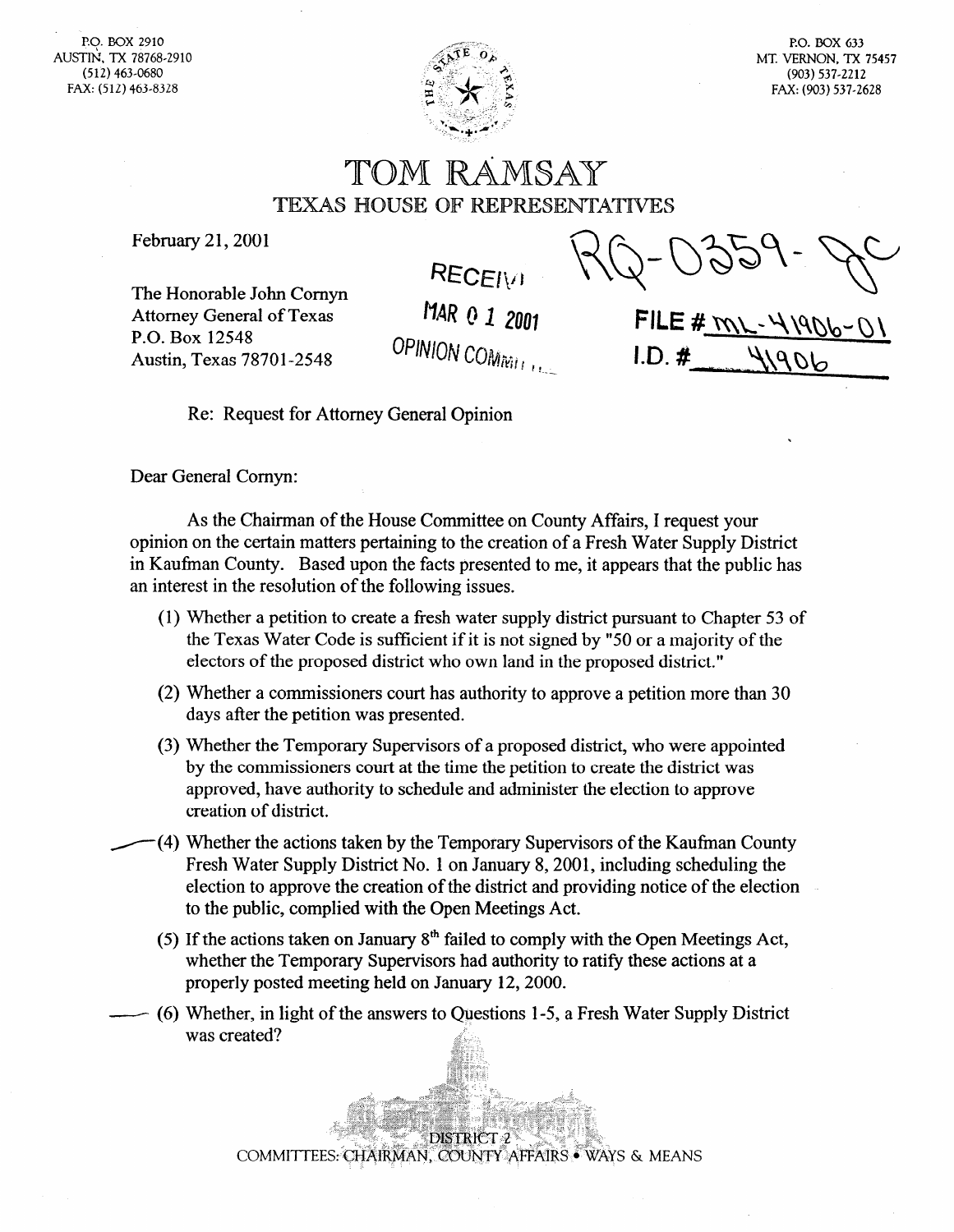#### **BACKGROUND**

It has been represented to me that the following facts are uncontested. On November 22,2000', a petition was submitted to the Kaufman County Commissioners Court, asking that it call an election for the organization of a fresh water supply district (Exhibit A). Petitioners indicated the proposed District, Kaufman County Fresh Water Supply District No. 1, would be organized to "conserve, transport, and distribute fresh water" and to "purchase, construct, acquire, own, operate, repair, improve, and extend sanitary sewer systems to control wastes." The area to be included in the proposed District consisted of approximately 3,665 acres of land in Kaufman County. All of this land is owned by two businesses: Albite of Texas, a Texas Corporation, and Leman Development, Ltd., a Texas Limited Partnership.

At the time the petition was submitted, only two individuals lived within the proposed District. Both individuals were registered to vote in Kaufman County, and both proposed District. Both individuals were registered to vote in Kaufman County, and both signed the Petrion (Exhibit A). Neither of these individuals owned property within the proposed district. Two other individuals signed the petition as representatives of the two<br>businesses owning property within the proposed district. The petition was not signed by businesses owning property within the proposed district. The petition was not signed by any electors (whether defined as either eligible voters or registered voters) that owned<br>land assistant landship that we want of District land contained within the proposed District.

During December 2000, four additional individuals moved into the proposed district. Each filed a Request for Consideration of Appointment as Temporary Supervisor of the proposed district (Exhibit B). Each of these individuals listed their address as the same address given by the two electors that signed the petition. The four new residents became registered voters on January 12, 2001, and January 13, 2001, respectively  $E$ xhibit C). These individuals did not sign the petition, but ultimately were named Temporary Supervisors for the proposed district. Temporary Supervisors for the proposed district.

On December 18, 2000, a hearing was held by Kaufman County Commissioners<br>Court, at which the petition requesting the creation of Kaufman County Fresh Water Supply District No. 1 was considered. No action was taken at the hearing. A workshop concerning the petition was conducted on January 2, 2001. concerning the petition was conducted on January 2,200 l. The petition was conducted on January 2,200 l. J. D.

At its next regular meeting, on January 8, 2001, the Commissioners' Court of Kaufman County issued an Order approving the petition submitted in November 2000 (Exhibit D). This order also provided that an election would be held to determine

<sup>&</sup>lt;sup>1</sup> The petition was filed with the County Clerk for Kaufman County on November 28, 2000.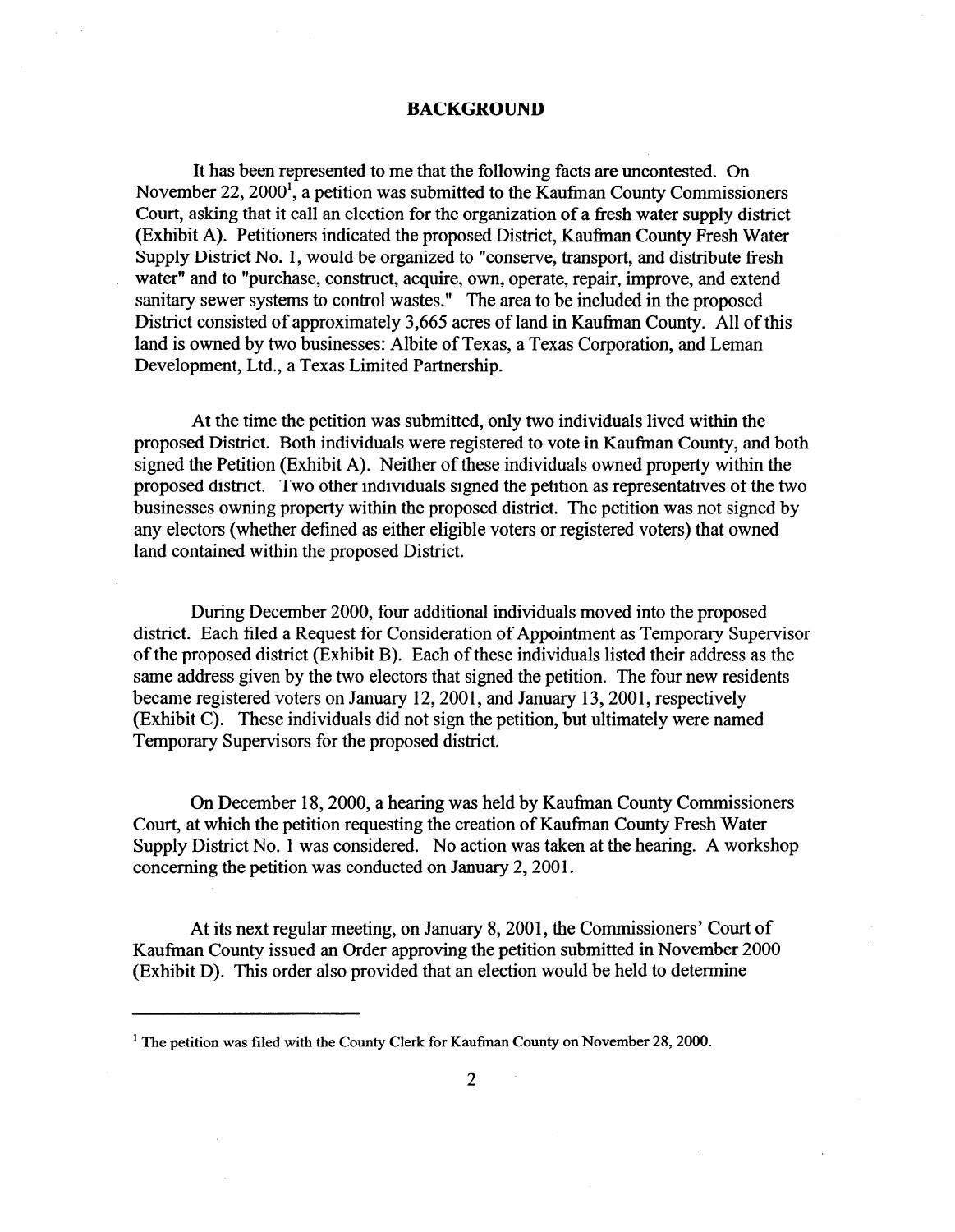whether the proposed District should be created, but did not set a date for the election. The Order also appointed five of the six individuals residing in the proposed District as Temporary Supervisors.

At 1:21 p.m. on January 8, 2001, Mr. Tom Leonard<sup>2</sup> posted notice of a meeting to be held on Friday, January 12,2001, at 6:00 p.m. (Exhibit E). Then, at 3:52 p.m. on the same day, Mr. Leonard posted notice of an organizational meeting for the proposed District to be held three hours and eight minutes later at 7:00 p.m. (Exhibit F). The notice provided that the meeting was to be held "pursuant to an urgent public necessity."

On January 9,2001, an "Order Calling Confirmation and Supervisors and Tax Assessor and Collector Election" was filed in the Kaufman County Clerk's office. This notice established that on January 8, 2001, the Board of Directors for the District had met and voted to hold an election eleven days later on January 20, 2001, as authorized by the Temporary Board of Supervisors on January 8, 2001 (Exhibit G). Other than the Notice and Order filed with the Clerk on January  $11^{th}$ , no record is presently available and Order filed with the Clerk on January II', no record is presently available concerning either the January 8th meeting of the Temporary Supervisors or its January<br>10<sup>th</sup> annual  $12<sup>th</sup>$  meeting.

On January 22, 2001, the District filed a notice of a "special" meeting to be held<br>on January 25, 2001 (Exhibit H). The purpose of the meeting was to canvass the results of the election held. No documents are presently available that reflect the result of the election, but presumably the eligible voters of the proposed district, each of whom either election, but presumably the eligible voters of the proposed district, each of whom either signed the petition or were serving as temporary supervisors, approved the creation of the district.

# **QUESTION ONE:**

Whether a petition to create a fresh water supply district under is sufficient if it is not signed by "50 or a majority of the electors of the proposed district who own land in the proposed district." district who own land in the proposed district."

 $<sup>2</sup>$  Mr. Leonard signed the notice as attorney for the District. Arguably, at the time of the posting, the</sup> District had not actually been created. It seems unlikely that its Board (actually Temporary Supervisors) had formally authorized anyone to act as its attorney at the time of the posting.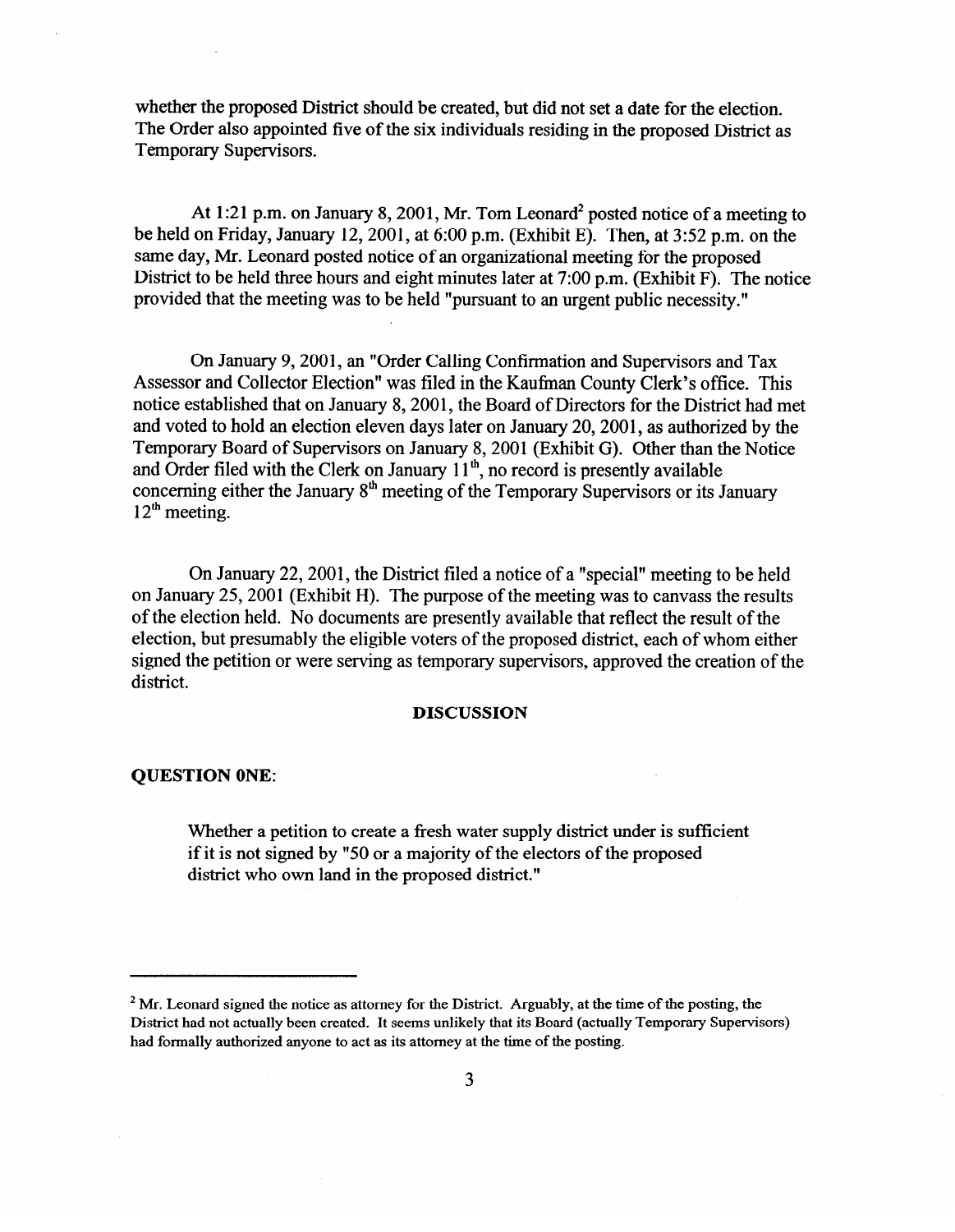A fresh water supply district is created "by petition, hearing and election." TEX. WATER CODE §53.001. To be sufficient, a petition must contain the signatures of "50" or a majority of the electors of the proposed district who own land in the proposed district." *Id.* §53.014. It is undisputed that the petition to create Kaufman County Fresh Water Supply District No. 1 was not signed by "electors of the proposed district who own land in the proposed district" as required by Section 53.014. Rather, the petition reflects the signatures of two residents who were electors but not property owners and the representatives of two property owners (a corporation and a limited partnership) who were not electors<sup>3</sup> (Exhibit A). If the text of  $\S 53.014$  is interpreted literally, it appears that the petition to create Kaufman County Fresh Water Supply District No. 1 failed to satisfy the statutory requirements.

#### **QUESTION TWO**

Whether the Commissioners Court has authority to approve a petition at a hearing held more than 30 days after the petition was presented.

The commissioners court must hold a hearing to consider the petition "not more than 15 nor less than 30 days" from the date the petition is filed. TEX. WATER CODE  $§53.016$ . The commissioners court is allowed, however, to "adjourn the hearing from  $\frac{1}{2}$ 3.010. The commissioners court is allowed, however, to "adjourn the hearing from day-to-day as is necessary to complete the hearing." *Id.* \$53.019.

It is uncontested that the commissioners court placed the sufficiency of the petition on the agenda for consideration on December 18, 2000, and that this meeting was conducted within the statutory time frame. However, no action was taken to approve the petition at the December  $18<sup>th</sup>$  meeting. The commissioners court conducted a workshop concerning the petition on January 2, 2001. Finally, on January 8, 2001 (approximately 47 days after the petition was submitted), the commissioners court approved the petition  $\frac{1}{4}$  days after the petition was submitted), the commissioners court approved the petition  $\overline{a}$ 

If the action of the commissioners court is to be deemed timely, such a determination must be premised on a finding that the workshop on January  $2<sup>nd</sup>$  and the deliberation and action on January  $8<sup>th</sup>$  were part of the same hearing begun on December 15, 2000. The hearing scheduled for December 15, 2000 was not literally adjourned and taken up again the next day, and whether the commissioners court intended the delay to constitute adjourning the hearing from day to day is unclear. Assuming that it did so intend, please address whether the authority to "adjourn the hearing from day to day"

intend, please address whether the authority to "adjourn the hearing from day to day"

 $3$  The statute does not contemplate that anyone can "sign" a petition through a representative. In addition, business entities are not eligible voters and could not, therefore, be deemed electors.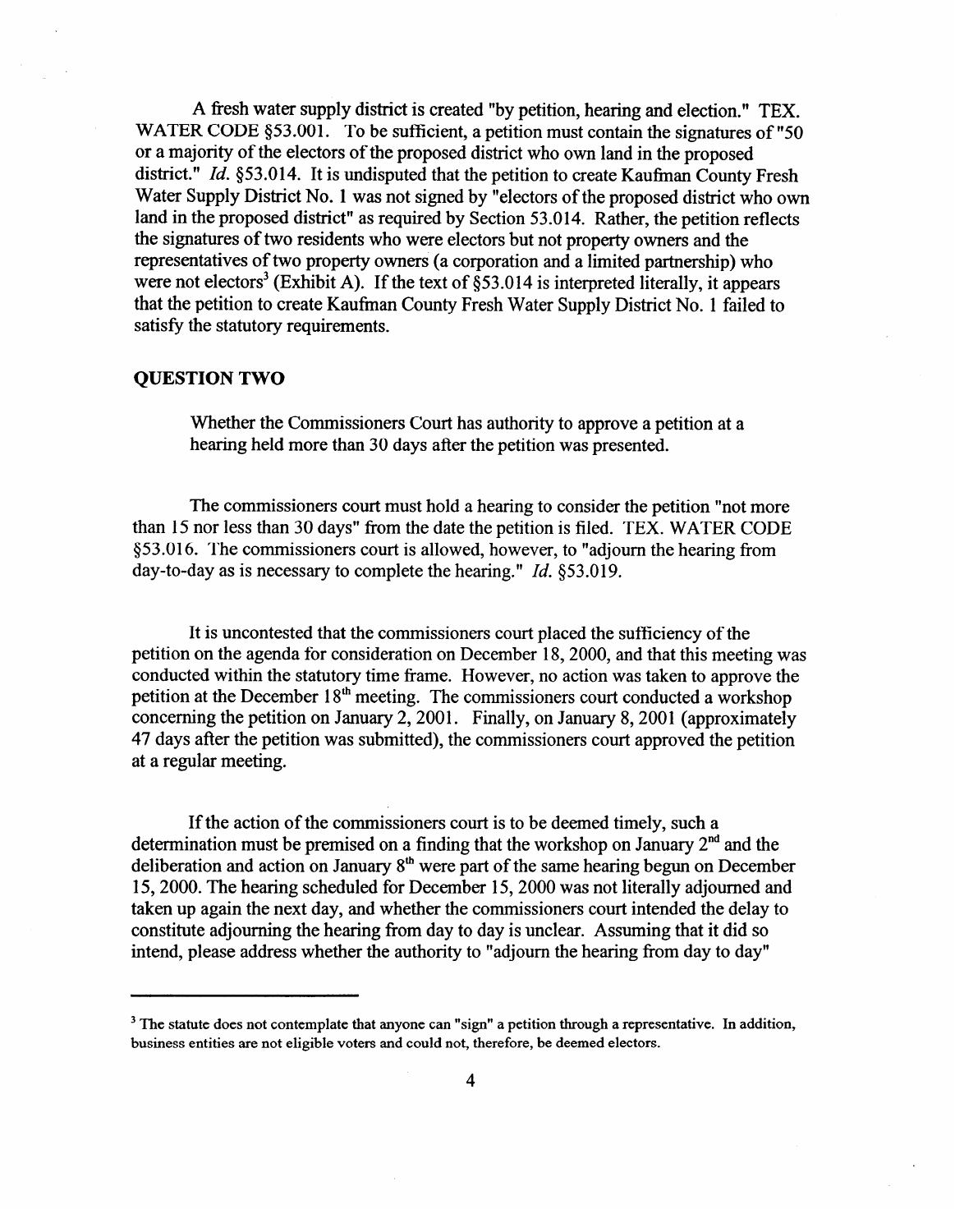embraces the authority to recess without action, conduct a workshop approximately 17 days later and then consider the petition at a regular meeting held 6 days after the workshop.

#### **QUESTION THREE**

Whether the Temporary Supervisors appointed by the Commissioners Court have authority to schedule and administer the election to approve the creation of the proposed district.

At its January  $8<sup>th</sup>$  meeting, the commissioners court approved the petition to create the district (Exhibit C). The court also appointed Temporary Supervisors as contemplated by \$53.020. These Temporary Supervisors called and administered the election authorizing the creation of the district.

Prior to the 1995 amendments<sup>4</sup>, it was the duty of the commissioners court to administer the election. The sections imposing this duty were repealed, but the legislature did not empower any other entity to conduct the election. The only authority afforded the Temporary Supervisors is to "meet and organize". *Id. \$53.020(c). The only*  duty pertaining to the election that is still expressly imposed on the commissioners court is to provide the ballots. *Id, \$53.024.* 

In the wake of the1995 amendments, the duty to administer the election is not clearly imposed on any entity. However, that the legislature intended the commissioners court to conduct the election is a conclusion that appears to be dictated by the express language of Section 53.011: "a district is created by petition, hearing and election." A proposed district is not an existing entity until *after* the election. As a logical matter, the Temporary Supervisors could not have acted on behalf of the District until after the District was created. Absent an express grant of authority for the Temporary Supervisors to conduct the election, it appears that only the commissioners court had the authority to do so. See TEX. ELECTION CODE §3.004.

#### **QUESTION FOUR**

If the Temporary Supervisors had authority to schedule and administer the election, whether the action taken by the "Board" on January 8,200l was in compliance with Open Meetings Act.

 $4$  Acts 1995,  $74^{\text{th}}$  Leg., ch. 715, Section 42, eff. Sept. 1, 1995.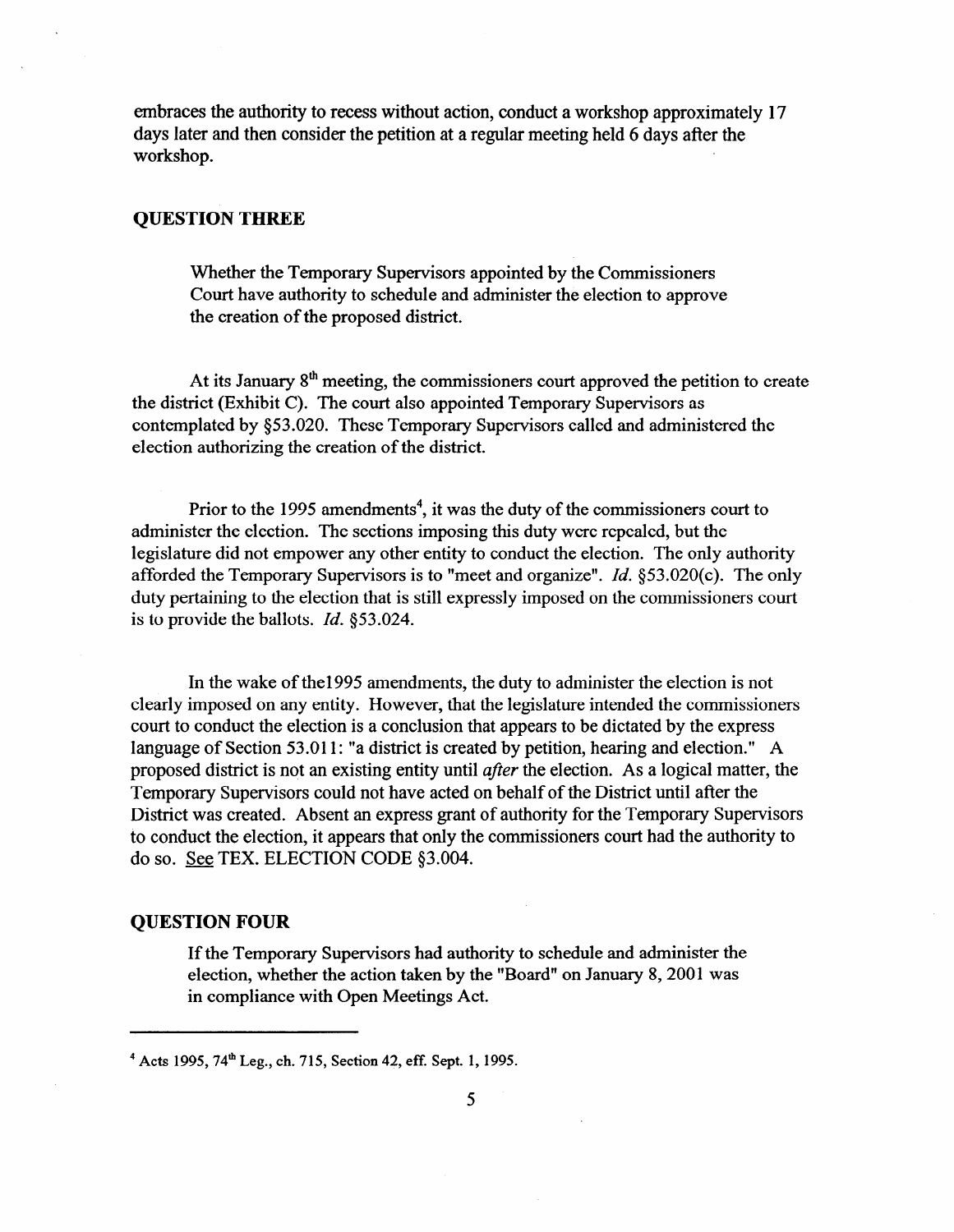It is undisputed that the January 8,200l meeting of the District's Board of Directors convened just a few hours after the notice was posted. Therefore, the meeting was proper only if it met the requirements for an emergency meeting under the Open Meetings Act.

The Act allows a meeting to be held with only two hours notice if there is an urgent public necessity to do so. In this regard, the Act provides that.

(b) An emergency or an urgent public necessity exists only if immediate action is required of a governmental body because of:

(1) an imminent threat to public health and safety; or

(2) a reasonably unforeseeable situation.

(c) The governmental body shall clearly identify the emergency or urgent public necessity in the notice or supplemental notice under this section.

(d) A person who is designated or authorized to post notice of a meeting<br>by a governmental body under this subchapter shall post the notice taking by a governmental body under this subchapter shall post the notice taking at face value the governmental body's stated reason for the emergency or urgent public necessity.

TEX. GOV'T. CODE Section 551.045. In order to justify proceeding on 2 hours notice, the Act requires that there be an urgent public necessity and that this urgent public necessity be identified in the notice. In the present case, it is questionable whether the necessity be identified in the notice. In the present case, it is questionable whether are Board meeting of January 8th satisfied either requirement.

The notice makes the assertion that the entire meeting is to be conducted pursuant<br>to an urgent public necessity (Exhibit F). A fair reading of the notice reflects that all of the agenda items are being addressed pursuant to this urgent public necessity. However, nowhere within the notice is this emergency actually specifically identified. It appears, then, that the notice was insufficient. Even if it were not, it appears that, substantively, there was no urgent public necessity.

Prior to 1995, Section 53.020 required the election to approve the creation of the district to be held prior to the  $30<sup>th</sup>$  day after the day the order approving the petition was made. However, there is presently no statutory deadline for holding the election. Therefore, there appears to have been no substantive basis for declaring any emergency.

<sup>&</sup>lt;sup>5</sup> While the notice identifies this as a meeting of the Board of Directors of Kaufman County Fresh Water Supply District No. 1, the District had not yet been created and there were no Directors, only temporary  $\mathbf{s}$ upervisors, the District No. 1, the District had not yet been created and there were no Directors, only temporary  $\mathbf{s}$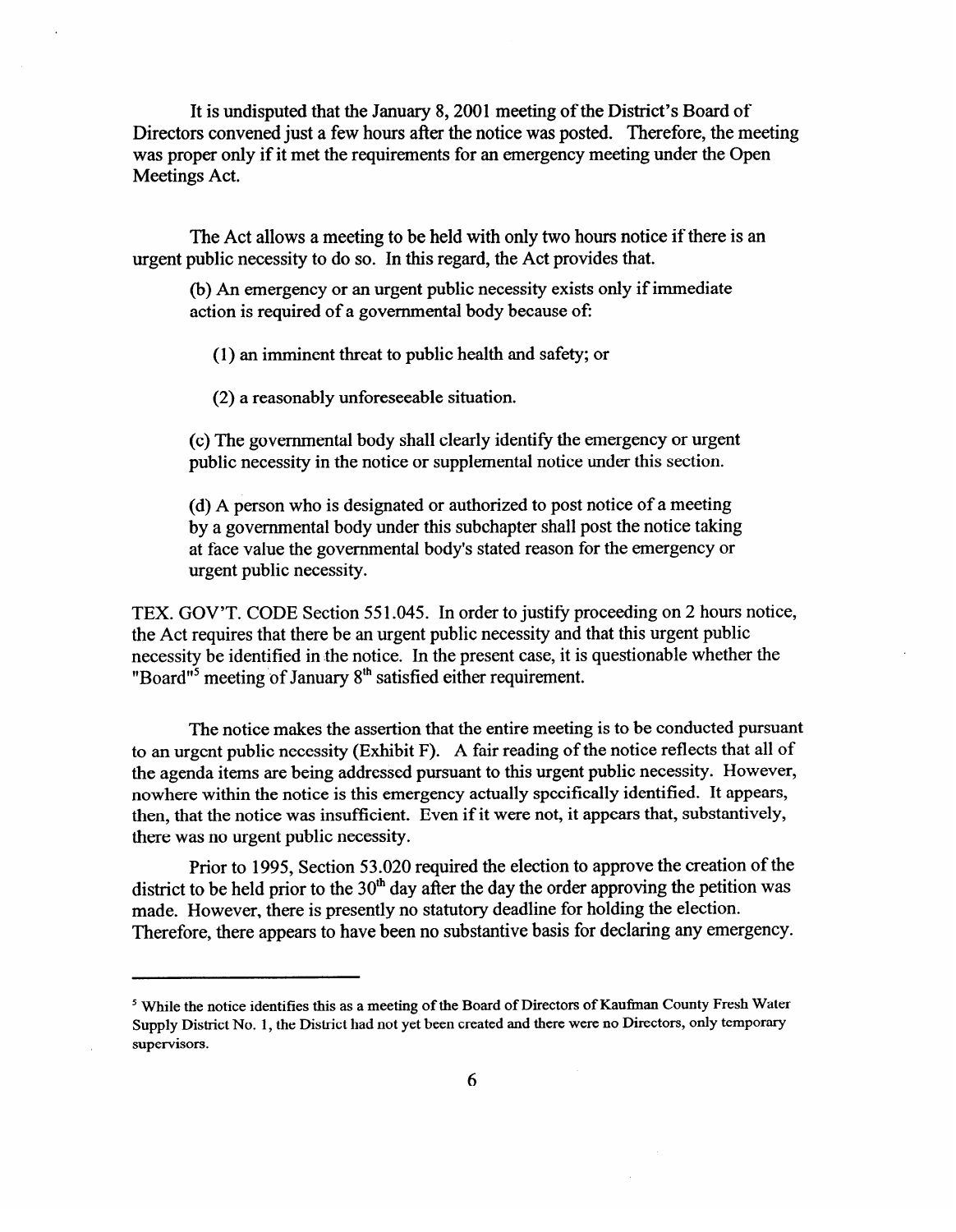Even had the deadline been in place, it is undisputed that the "Board" called the election for January 20, only **12** days after the commissioners court's order approving the petition. Therefore, even if the election had to be held within 30 days, there would have been no "urgent public necessity" that prevented the Temporary Managers (meeting as the "Board of Directors" of the District) from waiting 72 hours as required by law. See *Piazza v*. *City of Granger,* 909 S.W.2d 529, (Tex. App.--Austin 1995, no writ)(the need for quick action, without more, is not an emergency).

It appears that the meeting of January 8,200l was not a proper emergency meeting. I respectfully ask the Attorney General for his opinion.

### **QUESTION FIVE**

Whether, if the meeting of January 8<sup>\*</sup> was not a lawful meeting, the Board" had authority ratify the actions taken at that meeting at a properly noticed meeting held on January  $12<sup>th</sup>$ ?

On January  $8<sup>th</sup>$ , the "Board" also posted notice of a meeting to be held on January  $12<sup>th</sup>$ . This notice contemplated that the "Board" would ratify the actions taken at the  $12'$ . This notice contemplated that the "Board" would ratify the actions taken at the emergency meeting here on January  $S$ . There is no doubt that this posting provided adequate notice in terms of time.

A governmental body may not ratify its prior illegal acts. *Lower Colo. River Auth. v.*<br>City of San Marcos, 523 S.W. 2d 641, 646-47 (Tex. 1975). However, a governmental body that has voted or attempted to take formal action without complying with the Act may meet again and validate the action at a properly convened meeting of which the public has received adequate notice. Id. The action will be valid only from the date of the meeting that complies with the Open Meetings Act. *Id.*; *Ferris v. Texas Board of Chiropractic* Examiners, 808 S.W.2d 514, 518 (Tex. App.--Austin 1991, writ denied). *Exminers. 8118* S.!V.Zd 514,518 (Tex. App.--Austin 199 1, writ denied).

Whether any action taken by the Board on January  $12<sup>th</sup>$  was effective or whether it was merely an ineffective attempt to ratify the acts of the January 8<sup>th</sup> meeting is difficult to determine without reviewing the minutes of these meetings. The minutes are not presently available to me. There may be problems, however, even if the January  $12<sup>th</sup>$ meeting was effective to cure any ills arising from the January 8<sup>th</sup> meeting. For instance, it appears that the notice of the election given to the public was done pursuant to action taken at the January  $8<sup>th</sup>$  meeting. This notice was given prior to the January 12<sup>th</sup> meeting may not have been given again thereafter. If this was the only notice afforded to the public, it may be that this election was not conducted according to law.